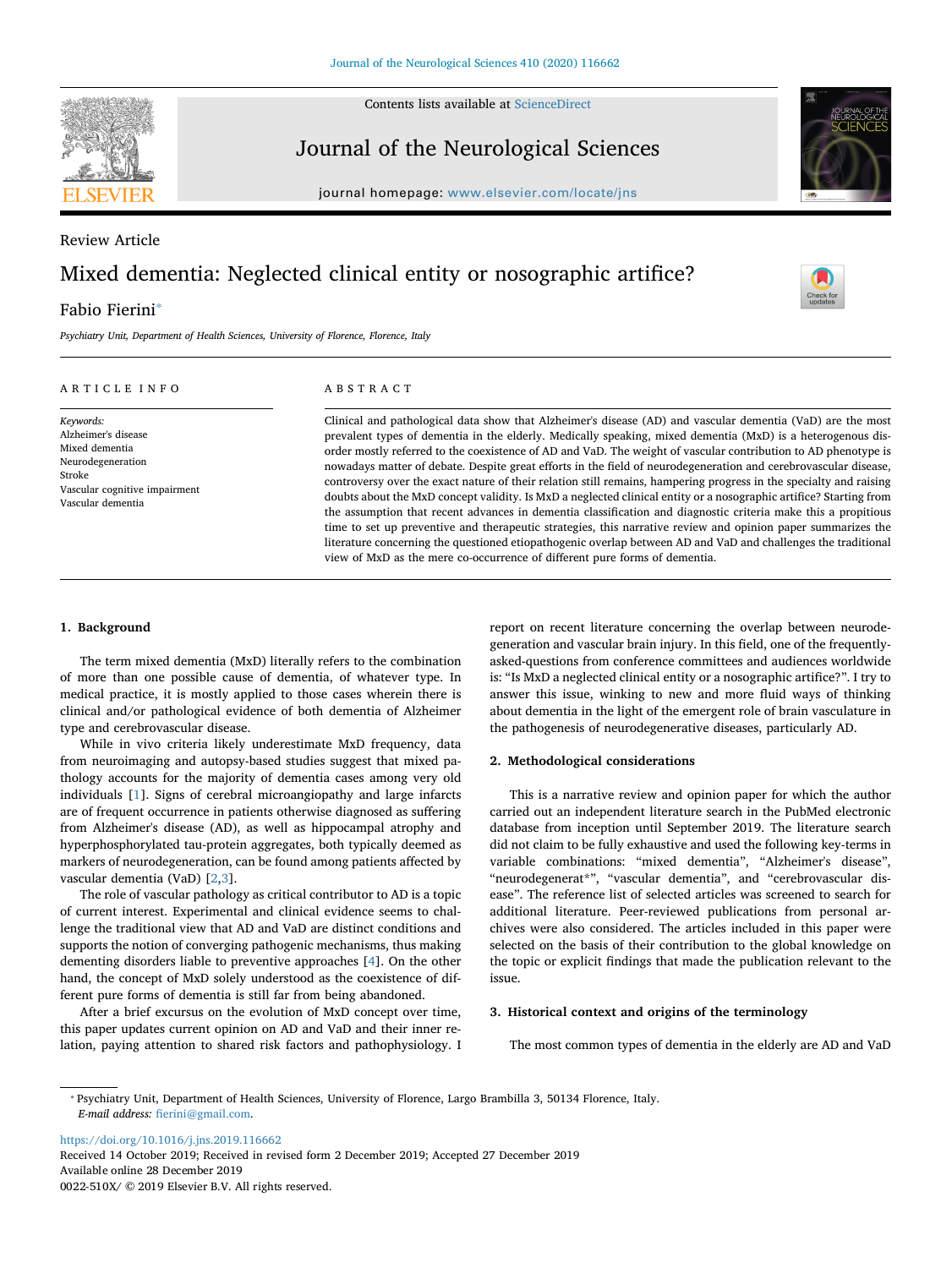[[5](#page-4-4)]. Traditionally, the so-called hardening of the arteries was considered the leading cause of dementia since it was admitted that atherosclerosis lead to brain atrophy due to impaired blood supply. Interest in cognitive decline of vascular origin weakened in the 1980s, when the β-amyloid peptide was identified as the main component of parenchymal and vascular amyloid deposits. With the discovery of the amyloid precursor protein gene mutations in AD familial forms, the attention of the scientific community rapidly shifted on degenerative dementias [\[6\]](#page-4-5). Nevertheless, findings as microvascular injuries, endothelial proliferation, and neovascularization had already been described in the original Auguste Deter case besides senile plaques and neurofibrillary tangles, raising the suspicion to be on a wrong track when neglecting the vascular facet of the problem [[7](#page-4-6)].

The term 'senile mixed dementia' was first introduced to depict the case of a demented patient with both degenerative and vascular features [\[8\]](#page-4-7). Some researchers felt the need to apply the definition of 'dementia of mixed arteriosclerotic and senile origin' to all cases in which degenerative and vascular lesions had such an extension that each could cause dementia by itself [[9](#page-4-8)]. The concept of 'combined dementia' was then referred to AD pathology cases associated with ischemic lesions of various type and severity [[10\]](#page-4-9). Based on the Alzheimer's Disease Diagnostic Treatment Center (ADDTC) criteria, it was argued that the diagnosis of MxD could be placed in the presence of an ischemic brain disease associated with a second systemic or brain disorder in causal relation with dementia [[11\]](#page-4-10). A preferential use of the term 'AD with cerebrovascular disease', rather than MxD, was then recommended in the National Institute of Neurological Disorders and Stroke - Association Internationale pour le Recherche et l'Enseignement en Neurosciences (NINDS-AIREN) international workshop to better emphasize that cerebrovascular diseases provide a minor contribution to dementia with respect to primary neurodegeneration [[12\]](#page-4-11). According to the American Heart Association/American Stroke Association (AHA/ASA) statement, the construct of 'vascular cognitive impairment' was finally referred to the whole spectrum of cognitive impairment associated with cerebrovascular damage, including coexistent AD [[13\]](#page-4-12). Through the years, it became clear that cerebral blood vessel pathology is only one contributor of vascular cognitive impairment, and all forms of deficits ranging from mild cognitive impairment to dementia fell into this clinical category.

#### **4. Controversies on MxD clinicopathological significance**

There are no doubts on the existence of MxD on a strictly clinical ground. However, a large evidence of both inter-individual stable differences as well as intra-individual variability in time characterizes the clinical picture. A cohort study reported much higher frequencies of depressed mood and focal motor or sensory findings among patients with MxD compared to those with AD [[14\]](#page-4-13). In another study, MxD features were analyzed in comparison to AD and VaD, showing that focal signs were present in 20%, 4%, and 38% of the cases, respectively [[15\]](#page-4-14). In some disease stages and in some patients, AD-like symptoms such as abnormal episodic or semantic memory and abstract thinking may predominate. In others, these may be less relevant than impaired executive functioning and processing speed, that more frequently impact the course of VaD. Few studies have attempted to establish prototypical MxD cognitive profile, disclosing a tendency to reduced performances in attention, visuo-construction tasks, and spatial abilities among patients with MxD of mild to moderate severity compared to those with AD [[16–18](#page-4-15)].

Mixed symptoms coexist in a considerable proportion of patients, making difficult to distinguish cognitive decline due to AD from that sustained by cerebrovascular disease in view of the great overlap. In general, a conspicuous ability in integrating clinical data is required to make diagnosis of MxD.

Several criteria are available for clinical diagnosis of MxD, none of whom officially validated by means of neuropathological studies. In

1975, with the aim to quickly discriminate between pure degenerative and vascular types of dementia, Hachinski et al. proposed a bedside scale whose incorrect interpretation led researchers to consider MxD as the proper diagnosis for patients with intermediate scores, but this was not the original intention of the authors [\[19](#page-4-16)]. A lack of specificity in differentiating MxD from AD or VaD was later demonstrated by a metaanalysis which tested the utility of such scale in pathologically verified dementias [[20\]](#page-4-17). According to the 10th revision of the International Classification of Diseases (ICD-10), MxD diagnosis can be attributed to patients who meet criteria for both AD and VaD [[21\]](#page-4-18). In the 5th edition of the Diagnostic and Statistical Manual of Mental Disorders (DSM-5), MxD is catalogued under the umbrella term of 'major neurocognitive disorder due to multiple etiologies', a diagnosis that can be applied when there is evidence from history, physical examination, or laboratory findings that the disorder is the consequence of more than one etiological process [[22\]](#page-4-19). The last position paper of the International Working Group (IWG) supported a refinement of MxD diagnostic workup based on clinical and biomarker evidence of AD plus cerebrovascular disease: low concentrations of cerebrospinal fluid β-amyloid peptide and high tau-protein or increased amyloid PET tracer retention, together with neuroimaging signs of large or small vessel disease, are valid examples in this sense [\[23\]](#page-4-20).

The reported high frequency of mixed brain pathology on autoptic examination suggests the biological plausibility of MxD without implying a clear diagnostic framework. As a matter of fact, there is still lack of consensus on the neuropathological definition of MxD, with no generally accepted criteria and inconstant operational tools across studies. Moreover, many elderly patients exhibit morphologic changes suggestive for AD, VaD, or MxD, but do not satisfy clinical requirements for dementia [\[24](#page-4-21)]. Proposed MxD neuropathological definitions include: the presence of moderate to severe concentrations of neuritic plaques in the neocortex and  $\geq 2$  gross cortical infarcts or  $\geq 2$  gross subcortical infarcts [[25\]](#page-4-22); the combination of senile plaques and neurofibrillary tangles  $> 5/\text{mm}^2$  in the hippocampal formation/neocortex and multifocal cerebral infarcts [[26\]](#page-4-23); the presence of autopsy-proven AD according to the Consortium to Establish a Registry for Alzheimer's Disease (CERAD) protocol and > 100 mL of cerebral infarct volume [[27\]](#page-4-24); the combination of autopsy-proven AD (using accepted criteria) and multiple lacunes in the cortex, basal ganglia, thalamus, hippocampus, and white matter, or at least 30–50 mL of cerebral infarct volume [[28\]](#page-4-25).

#### **5. Vascular contribution to AD: shared risk factors and mixed pathological burden**

It is widely recognized that classical vascular factors provide an important contribution to AD [[29,](#page-4-26)[30\]](#page-4-27). The Rotterdam study, one of the first large studies which catalyzed attention on this issue, showed that many markers of atherosclerosis are associated with an increased risk of dementia, including AD [[31\]](#page-4-28). Hypertension, diabetes, dyslipidemia, tobacco smoking, obesity, and a host of vascular vulnerabilities have been further outlined as reliable AD predictors [\[32–36](#page-4-29)].

The pivotal role of cerebrovascular dysfunction in AD is overall suggested by the finding that stroke may accelerate deterioration in patients diagnosed with AD or alternatively prompt a single step from the 'brain-at-risk' stage to that of dementia [\[37–39](#page-4-30)]. The latter is confirmed by the observation that one third of stroke patients develops a condition defined as post-stroke dementia, i.e. any dementia occurring after stroke irrespective if the leading cause is vascular, degenerative, or mixed [\[40](#page-4-31)].

The weight exerted by a high vascular burden in determining the presence and severity of AD was first quantified in the Nun study, a pioneering study conducted in the USA in which, among participants who met neuropathological criteria for AD, the presence of cerebral infarcts was associated with poorer cognitive functions and higher prevalence of dementia [[41\]](#page-4-32).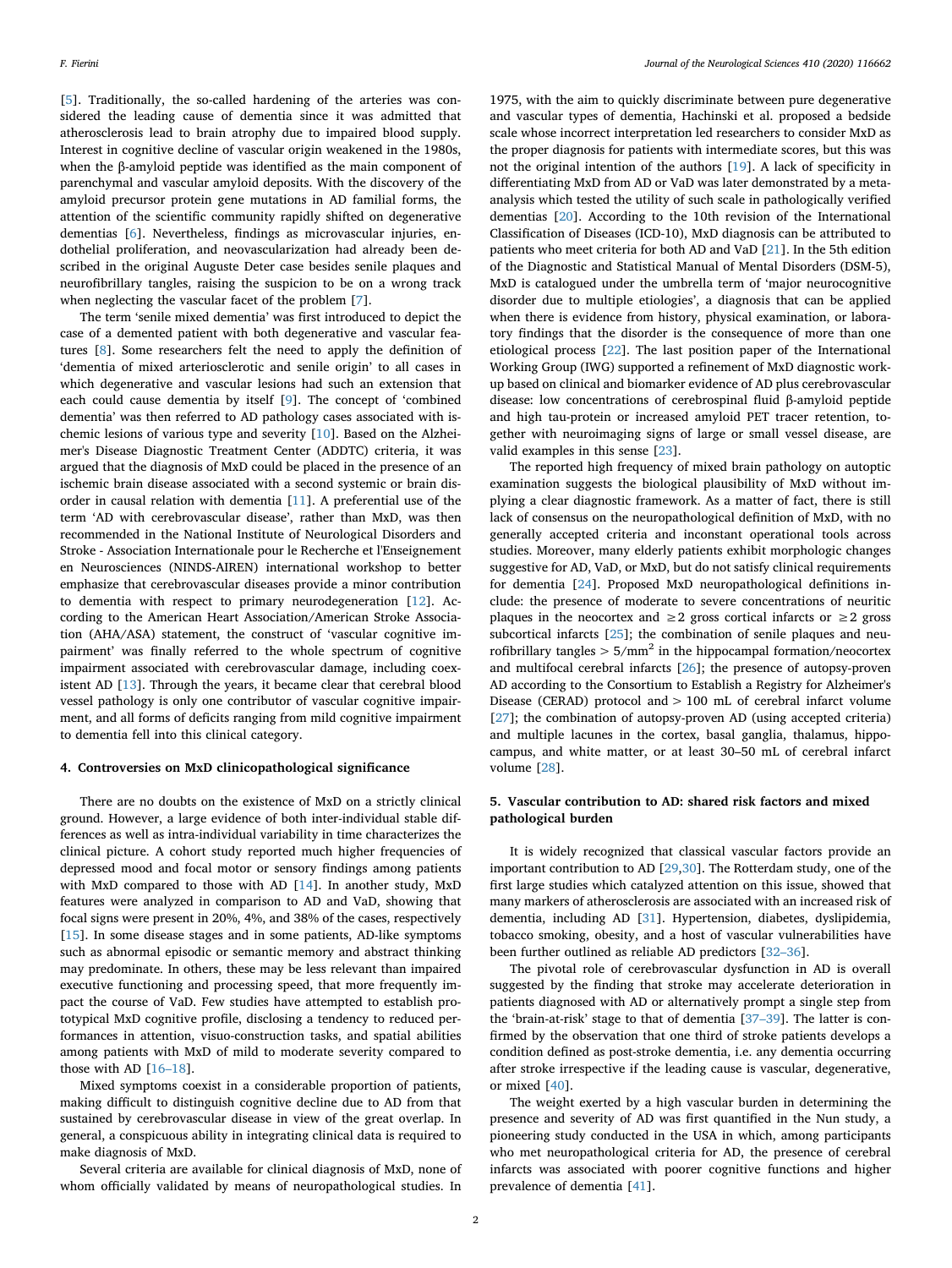Apart from the occurrence of stroke, other mechanisms by which several markers of vascular disease may unmask subthreshold AD symptoms or facilitate AD progression are currently beginning to be elucidated. While most of these factors have been associated with large vessel disease, the advent of MRI as routine procedure has revealed a not negligible impact of cerebral microangiopathy on degenerative features.

In the last decades, it has been clarified that for similar clinical severity of dementia there is a lesser degree of AD pathology in patients with vascular lesions than in those without, thus advocating the cumulative effect of the processes involved in AD and VaD and providing support for the MxD concept validity [[42\]](#page-4-33). The discovery of the relation between a certain vascular risk profile and AD does not deny the supposed degenerative mechanisms thought to underlie pure AD but allows researchers to hypothesize that vascular and degenerative pathways actually develop in parallel or have a mutual interaction possibly producing a synergistic effect [[43](#page-4-34)].

## **6. The inner relation between AD and VaD. Is there a mechanistic link?**

Many mechanisms of tissue injury may be crucial in the cascade through which cerebrovascular disease promotes damage and cognitive decline in patients with AD pathology. In this regard, several lines of evidence denote that cerebrovascular dysfunction contributes to neuronal loss and mental deterioration in AD and cannot be merely attributed to comorbid VaD [\[44](#page-4-35)].

Neurodegeneration is commonly defined as the progressive loss of structure and/or function of neurons that culminates in cellular atrophy and death. Regardless of dementia subtype, secondary degenerative changes frequently occur in patients with variably expressed vascular brain injury (micro or macroinfarcts, white matter lesions, hemorrhages, etc.) and result in white matter loss and cortical thinning [[45](#page-4-36)[,46](#page-4-37)]. Putative mechanisms involved in these changes mainly encompass pyramidal neuron retrograde degeneration, inflammatory reactions, and trans-synaptic effects [[45,](#page-4-36)[47–49\]](#page-5-0).

Indeed, many molecular processes take place in the central nervous system at a microvascular level and may explain the so-called secondary neurodegeneration in a more extensive way. The neurovascular unit, a widely heterogeneous structure made of endothelial cells, pericytes, smooth muscle cells, neurons, and neuroglia, controls bloodbrain barrier permeability and blood flow and maintains a stable chemical composition in the cerebral microenvironment, which is required for proper working of neurotransmission [\[44](#page-4-35)]. Vascular-derived pathophysiology in AD includes blood-brain barrier leakage, hypoperfusion/hypoxia, and endothelial metabolic dysfunction. Consistently observed in the course of several ischemic injuries and degenerative disorders, increasing levels of matrix metalloproteinase activity have been put in relation with the blood-brain barrier leakage and subsequent cascade of events that culminates in deposition of hemoglobinrelated products, including iron, and generation of neurotoxic reactive oxygen species [[50\]](#page-5-1). Oxidative stress in turn induces β-amyloid production and prompts tau-protein synthesis. Several studies have shown that mild hypoperfusion, termed oligoemia, not only affects protein synthesis, which is necessary for the synaptic plasticity mediating memory and learning, but also modulates amyloid precursor protein processing via selective augmentation of enzymes involved in the de-velopment of AD such as β-secretase and γ-secretase [[51–53\]](#page-5-2). Moreover, imbalance in cerebrovascular metabolic functions leads to the release of a set of neurotoxic and inflammatory factors (nitric oxide, cytokines, chemokines, prostaglandins, etc.) that can trigger neuronal damage directly or indirectly by activating astrocytes and microglia [[54\]](#page-5-3). These findings point to a potential interplay between vascular disease and neurodegeneration and suggest that cerebrovascular pathology and AD interact or alternatively are in cause-and-effect relation, despite that conclusive evidence for a causal link between the two is still lacking [\[55](#page-5-4)].

Conversely, some experimental studies highlight the possible vascular consequences of primary neurodegeneration [\[56](#page-5-5)]. One of the ways in which AD pathology may promote vascular pathology consists of resting cerebral blood flow reduction and vasoconstriction mediated by β-amyloid, resulting in increased susceptibility to ischemia [[57,](#page-5-6)[58](#page-5-7)]. Accumulation and deposit of β-amyloid fragments can also induce neuronal dysfunction, impair endothelial ability to relax vessels in vitro, and affect neurovascular coupling and autoregulation in mice overexpressing mutated amyloid precursor protein [\[57](#page-5-6)[,59](#page-5-8),[60\]](#page-5-9). Thus, a vicious cycle can be identified whereby vascular insufficiency causes βamyloid production, which in turn leads to the loss of vascular homeostasis.

#### **7. Towards new ways of conceptualizing MxD**

In the course of the years, some theories have emerged in favor of a vascular origin of sporadic AD cases [[61,](#page-5-10)[62](#page-5-11)]. In the author opinion, the demonstration of a vascular impairment in AD goes beyond the search for the primary trigger of neurodegeneration, thus reversing the paradigm of a not solvable conflict between the amyloid and vascular hypotheses and shedding light on alternative classifications of dementia ([Fig. 1](#page-3-0)). As anticipated, the concept of vascular cognitive impairment encompasses a broad range of entities such as mixed vascular and ADtype pathologies [\[13](#page-4-12),[63,](#page-5-12)[64\]](#page-5-13). Noteworthy, the importance of vascular cognitive impairment approach relies on its drive to overcome the categorial contraposition between AD and VaD on a clinical ground, starting from the awareness that cerebrovascular lesions are the main preventable and treatable components of cognitive decline.

Another issue of consideration is the possible link between AD and white matter hyperintensities of vascular or non-vascular origin [\[65](#page-5-14)]. Among small vessel diseases, cerebral amyloid angiopathy is now worthy of mention since, besides being recognized as a cause of hemorrhagic stroke and transient focal neurological episodes, it has been linked with brain atrophy and progressive cognitive decline through three different pathways: the local effect of tissue destruction by intracerebral hemorrhage, the effect of eventually concomitant AD pathology, or pathomechanisms other than parenchymal hematoma and AD [\[66](#page-5-15)]. While the question of whether cerebral amyloid angiopathy is an independent cause of neurodegeneration is still unanswered, little doubts remain on its potential to alter cerebrovascular reactivity. In this sense, the need to incorporate markers of vascular dysfunction into a new AD definition appears to be cogent [\[67](#page-5-16)].

According to the above reported body of literature and given the observation that in medical practice the coexistence of mixed features is all but an exception among demented patients, one can assume that MxD is a real clinical entity. What is notable is that albeit epidemiological data depict MxD as the most prevalent type of dementia, a variable degree of uncertainty regarding the diagnostic management and the lack of dedicated pharmacological studies make it not considered as such by some medical and public health communities or by society at large. If anything, there is debate about the question of whether MxD is a mere nosographic artifice (the sum of AD and VaD, i.e. a reflection of scientific classification trends) rather than a spectrum of disease with ascertained neurobiological bases. The latter suggestion may drive therapeutic possibilities related to both AD vascular hallmarks and VaD degenerative stigmata. Consistently with observational data indicating that large-scale treatment of vascular risk factors could slow the rate of cognitive decline, some approaches have been attempted to restore β-amyloid clearance and stabilize endothelial damage in ischemic brain regions [[68,](#page-5-17)[69\]](#page-5-18). In parallel, interventions oriented to neuroprotection show promising results when declined into disease-modifying therapy with pleiotropic compounds specifically targeting neuronal death, compensatory plasticity, and protein misfolding with autophagy [[70–72\]](#page-5-19).

Although most evidence that AD and VaD are interconnected comes from animal model studies, a large amount of clinical observations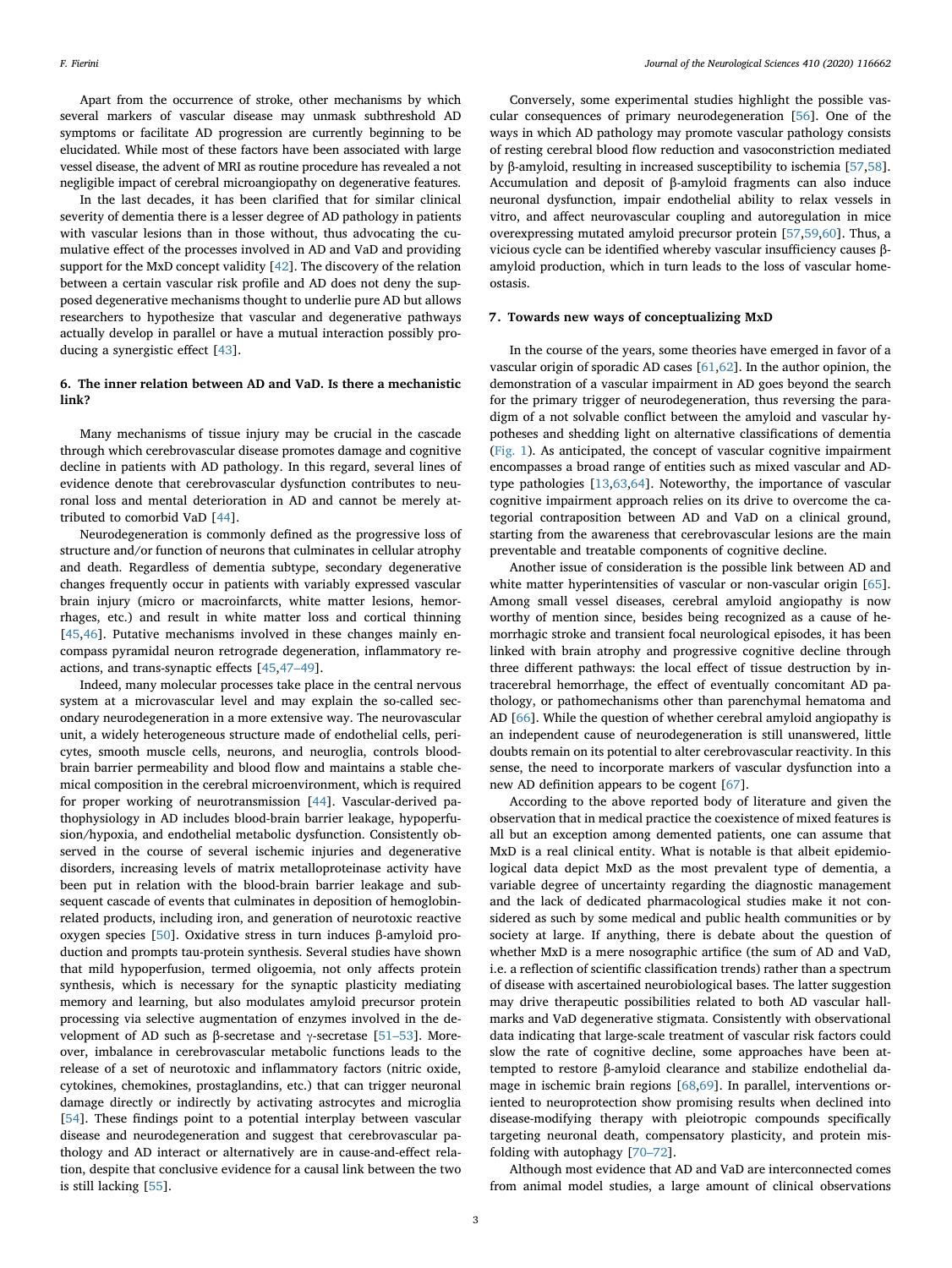<span id="page-3-0"></span>

#### **Fig. 1.** Conceptual model of dementia spectrum. In the upper panel: aging, genetics, and various environmental factors are key-determinants of cognitive decline according to a trans-nosographic dimension encompassing neurodegeneration and cerebrovascular disease. Damage to the neurovascular unit plays a central role potentially leading to both amyloid plaque deposits and cerebral hypoperfusion. In the lower panel: a gradient of mixed features is interposed between neurodegenerative and cerebrovascular burden. AD and VaD pure expressions are represented at the left and right side, respectively. AD indicates Alzheimer's disease, VaD vascular dementia.

#### <span id="page-3-1"></span>**Table 1**

Data-driven and putative pathways of inter-relation between AD and VaD supporting the biological plausibility of MxD. AD indicates Alzheimer's disease, VaD vascular dementia.

| Vascular burden $\rightarrow$ AD                                                                  | Degenerative burden $\rightarrow$ VaD                                  |
|---------------------------------------------------------------------------------------------------|------------------------------------------------------------------------|
| A. Tissue damage                                                                                  | A. Tissue damage                                                       |
| 1. Macroscopic infarcts                                                                           | 1. Extracellular plaques ( $\beta$ -amyloid accumulation)              |
| 2. Microinfarcts                                                                                  | 2. Intracellular tangles (hyperphosphorylated tau-protein aggregates)  |
| 3. Hemorrhages                                                                                    | 3. Brain atrophy                                                       |
| 4. White matter hyperintensities                                                                  |                                                                        |
| B. Impaired neurovascular coupling                                                                | B. Loss of vascular autoregulation                                     |
|                                                                                                   |                                                                        |
| 1. Hypoperfusion/hypoxia († secretases)                                                           | 1. Blood-brain barrier leakage                                         |
| 2. Blood-brain barrier leakage ( $\uparrow$ matrix metalloproteinases)                            | 2. Pro-inflammatory imbalance ( $\uparrow$ oxidative stress)           |
| 3. Endothelial dysfunction ( $\uparrow$ inflammatory toxins)                                      | 3. Endothelial dysfunction ( $\downarrow$ vasodilation in vitro)       |
| C. Secondary neurodegeneration (neuronal and oligodendrocyte loss, astrocytosis,<br>microgliosis) | C. "Secondary" cerebrovascular injury (large and small vessel disease) |
|                                                                                                   | 1. Impaired resting blood flow (oligoemia)                             |
| 1. Retrograde degeneration                                                                        | 2. Impaired amyloid clearance                                          |
| 2. Inflammatory reactions                                                                         | 3. Amyloid angiopathy-related vasculopathic changes                    |
| 3. Trans-synaptic effect                                                                          |                                                                        |

support this prospect and confirm the need to bridge the translational gap. The emerging role of cerebral blood vessels in the pathogenesis of many degenerative diseases suggests that advances in molecular biology are advisable to increase the number of neurovascular markers which are specific for different cell types. Moreover, the improvement of diagnostic instruments and conceptualization of new neuroimaging modalities could have the potential to better investigate the regional pathophysiology in the living human brain, with particular reference to the endothelium inflammatory phenotype [\[73](#page-5-20)].

### **8. Conclusive remarks**

This narrative review and opinion paper provides an overview of MxD concept definition, diagnosis, and pathophysiology, stressing the

idea that vascular and degenerative changes are inextricably linked substrates of age-related cognitive impairment ([Table 1\)](#page-3-1). As opposite to the leading opinion which invokes the recourse to more detailed disease specifiers (e.g., AD with cerebrovascular disease), the use of the ancient term MxD moves from the attempt to underline the unclear ontological status of this disorder at crossroads between clinical perspectives and nosographic needs.

The wide-ranging repertoire of MxD clinicopathological picture often complicates the diagnostic assessment. Nevertheless, it stands to reason that mixed pathology co-occurs in the majority of dementia cases and possibly derives from common pathways. Conflicting results come from studies exploring one of the most prominent research trajectories in the field, i.e. the relation between in vivo biomarkers of βamyloid burden and small vessel diseases [\[74](#page-5-21)[,75](#page-5-22)]: the recent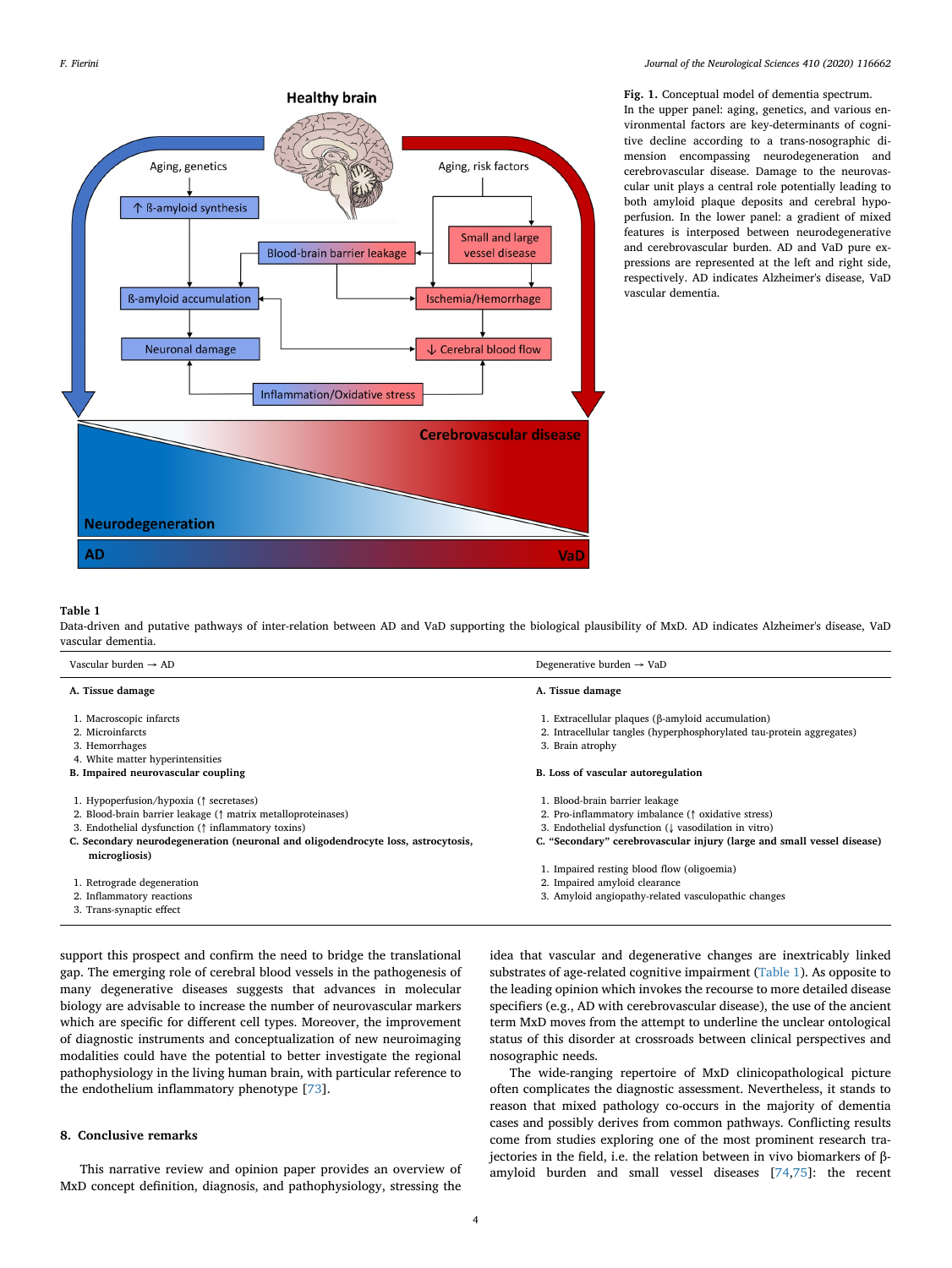observation that elevated florbetapir-PET signal correlates with increased white matter hyperintensities is inter alia in agreement with the putative role of cerebral microangiopathies in disruption of interstitial fluid bulk flow and paravascular mechanisms of β-amyloid clearance [[76\]](#page-5-23).

Far from being solved, the fascinating dilemma of MxD ultimately offers the opportunity to expand the framework of dementia research and shift proteogenomics applications from neurodegeneration to vascular and metabolic dysfunction and other unforeseen processes impacting cognition. The topic encloses powerful implications aimed at elucidating AD pathophysiology and opening new avenues for prevention and treatment of full-spectrum dementia.

#### **Declaration of Competing Interest**

The author has no conflicts of interest to disclose.

#### **Acknowledgements**

None.

#### **References**

- <span id="page-4-0"></span>[1] [A.D. Korczyn, Mixed dementia - the most common cause of dementia, Ann. N. Y.](http://refhub.elsevier.com/S0022-510X(19)32427-X/rf0005) [Acad. Sci. 977 \(2002\) 129–134.](http://refhub.elsevier.com/S0022-510X(19)32427-X/rf0005)
- <span id="page-4-1"></span>[2] [L.M. Allan, E.N. Rowan, M.J. Firbank, A.J. Thomas, S.W. Pary, T.M. Polvikoski,](http://refhub.elsevier.com/S0022-510X(19)32427-X/rf0010) [J.T. O'Brien, R.N. Kalaria, Long term incidence of dementia, predictors of mortality](http://refhub.elsevier.com/S0022-510X(19)32427-X/rf0010) [and pathological diagnosis in older stroke survivors, Brain 134 \(2012\) 3716–3727.](http://refhub.elsevier.com/S0022-510X(19)32427-X/rf0010)
- <span id="page-4-2"></span>[3] [K.A. Jellinger, J. Attems, Prevalence and pathogenic role of cerebrovascular lesions](http://refhub.elsevier.com/S0022-510X(19)32427-X/rf0015) [in Alzheimer disease, J. Neurol. Sci. 229-230 \(2005\) 37–41.](http://refhub.elsevier.com/S0022-510X(19)32427-X/rf0015) [4] [C. Iadecola, The overlap between neurodegenerative and vascular factors in the](http://refhub.elsevier.com/S0022-510X(19)32427-X/rf0020)
- <span id="page-4-3"></span>[pathogenesis of dementia, Acta Neuropathol. 120 \(2010\) 287–296.](http://refhub.elsevier.com/S0022-510X(19)32427-X/rf0020)
- <span id="page-4-4"></span>[5] [W.M. van der Flier, P. Scheltens, Epidemiology and risk factors of dementia, J.](http://refhub.elsevier.com/S0022-510X(19)32427-X/rf0025) [Neurol. Neurosurg. Psychiatry 76 \(S5\) \(2005\) V2–V7.](http://refhub.elsevier.com/S0022-510X(19)32427-X/rf0025)
- <span id="page-4-5"></span>[6] [J.V. Bowler, Modern concept of vascular cognitive impairment, Br. Med. Bull. 83](http://refhub.elsevier.com/S0022-510X(19)32427-X/rf0030) [\(2007\) 291–305.](http://refhub.elsevier.com/S0022-510X(19)32427-X/rf0030)
- <span id="page-4-6"></span>[7] [A. Alzheimer, Über eine eigenartige erkrankung der hirnrinde, Allgemeine](http://refhub.elsevier.com/S0022-510X(19)32427-X/rf0035)
- <span id="page-4-7"></span>[Zeitschrift fÜr Psychiatrie und Psychisch-Gerichtliche Medizin 64 \(1907\) 146–148.](http://refhub.elsevier.com/S0022-510X(19)32427-X/rf0035) [8] [J. Delay, S. Brion, Démence sénile mixte, in: J. Delay, S. Brion \(Eds.\), Les Démences](http://refhub.elsevier.com/S0022-510X(19)32427-X/rf0040) [Tardives, Masson, Paris, France, 1962, pp. 195–201.](http://refhub.elsevier.com/S0022-510X(19)32427-X/rf0040)
- <span id="page-4-8"></span>[9] [B.E. Tomlinson, G. Blessed, M. Roth, Observations on the brains of demented old](http://refhub.elsevier.com/S0022-510X(19)32427-X/rf0045) [people, J. Neurol. Sci. 11 \(1970\) 205–242.](http://refhub.elsevier.com/S0022-510X(19)32427-X/rf0045)
- <span id="page-4-9"></span>[10] [P.K. Mölsa, L. Paljärvi, J.O. Rinne, U.K. Rinne, E. Säkö, Validity of clinical diagnosis](http://refhub.elsevier.com/S0022-510X(19)32427-X/rf0050) [in dementia: a prospective clinicopathological study, J. Neurol. Neurosurg.](http://refhub.elsevier.com/S0022-510X(19)32427-X/rf0050) [Psychiatry 48 \(1985\) 1085–1090.](http://refhub.elsevier.com/S0022-510X(19)32427-X/rf0050)
- <span id="page-4-10"></span>[11] [H. Chui, J.I. Victoroff, D. Margolin, W. Jagust, R. Shankle, R. Katzman, Criteria for](http://refhub.elsevier.com/S0022-510X(19)32427-X/rf0055) [the diagnosis of ischemic vascular dementia proposed by the state of California](http://refhub.elsevier.com/S0022-510X(19)32427-X/rf0055) [Alzheimer's disease diagnostic and treatment Centers, Neurology 42 \(1992\)](http://refhub.elsevier.com/S0022-510X(19)32427-X/rf0055) [473–480.](http://refhub.elsevier.com/S0022-510X(19)32427-X/rf0055)
- <span id="page-4-11"></span>[12] [G.C. Roman, T.K. Tatemichi, T. Erkinjuntti, J.L. Cummings, J.C. Masdeu,](http://refhub.elsevier.com/S0022-510X(19)32427-X/rf0060) [J.H. Garcia, L. Amaducci, J.M. Orgogozo, A. Brun, A. Hofman, D.M. Moody,](http://refhub.elsevier.com/S0022-510X(19)32427-X/rf0060) [M.D. O'Brien, T. Yamaguchi, J. Grafmam, B.P. Drayer, D.A. Bennett, M. Fisher,](http://refhub.elsevier.com/S0022-510X(19)32427-X/rf0060) [J. Ogata, E. Kokmen, F. Bermejo, P.A. Wolf, P.B. Gorelick, K.L. Bick, A.K. Pajeau,](http://refhub.elsevier.com/S0022-510X(19)32427-X/rf0060) [M.A. Bell, C. DeCarli, A. Culebras, A.D. Korczyn, J. Bogousslavsky, A. Hartmann,](http://refhub.elsevier.com/S0022-510X(19)32427-X/rf0060) [P. Scheinberg, Vascular dementia: diagnostic criteria for research studies: report of](http://refhub.elsevier.com/S0022-510X(19)32427-X/rf0060) [the NINDS-AIREN International Workshop, Neurology 43 \(1993\) 250–260.](http://refhub.elsevier.com/S0022-510X(19)32427-X/rf0060)
- <span id="page-4-12"></span>[13] [P.B. Gorelick, A. Scuteri, S.E. Black, C. Decarli, S.M. Greenberg, C. Iadecola,](http://refhub.elsevier.com/S0022-510X(19)32427-X/rf0065) [L.J. Launer, S. Laurent, O.L. Lopez, D. Nyenhuis, R.C. Petersen, J.A. Schneider,](http://refhub.elsevier.com/S0022-510X(19)32427-X/rf0065) [C. Tzourio, D.K. Arnett, D.A. Bennett, H.C. Chui, R.T. Higashida, R. Lindquist,](http://refhub.elsevier.com/S0022-510X(19)32427-X/rf0065) [P.M. Nilsson, G.C. Roman, F.W. Sellke, S. Seshadri, American Heart Association](http://refhub.elsevier.com/S0022-510X(19)32427-X/rf0065) [Stroke Council, Council on Epidemiology and Prevention, Council on](http://refhub.elsevier.com/S0022-510X(19)32427-X/rf0065) [Cardiovascular Nursing, Council on Cardiovascular Radiology and Intervention,](http://refhub.elsevier.com/S0022-510X(19)32427-X/rf0065) [Council on Cardiovascular Surgery and Anesthesia, Vascular contributions to cog](http://refhub.elsevier.com/S0022-510X(19)32427-X/rf0065)[nitive impairment and dementia: a statement for healthcare professionals from the](http://refhub.elsevier.com/S0022-510X(19)32427-X/rf0065) [American HeartAssociation/American Stroke Association, Stroke 42 \(2011\)](http://refhub.elsevier.com/S0022-510X(19)32427-X/rf0065) [2672–2713.](http://refhub.elsevier.com/S0022-510X(19)32427-X/rf0065)
- <span id="page-4-13"></span>[14] [J. Corey-Bloom, D. Galasko, C.R. Hofstetter, J.E. Jackson, L.J. Thal, Clinical features](http://refhub.elsevier.com/S0022-510X(19)32427-X/rf0070) [distinguishing large cohorts with possible AD, probable AD, and mixed dementia, J.](http://refhub.elsevier.com/S0022-510X(19)32427-X/rf0070) [Am. Geriatr. Soc. 41 \(1993\) 31–37.](http://refhub.elsevier.com/S0022-510X(19)32427-X/rf0070)
- <span id="page-4-14"></span>[15] [K. Rockwood, C. Macknight, C. Wentzel, S. Black, R. Bouchard, S. Gauthier,](http://refhub.elsevier.com/S0022-510X(19)32427-X/rf0075) [H. Feldman, D. Hogan, A. Kertesz, P. Montgomery, The diagnosis of "mixed" de](http://refhub.elsevier.com/S0022-510X(19)32427-X/rf0075)[mentia in the consortium for the investigation of vascular impairment of cognition](http://refhub.elsevier.com/S0022-510X(19)32427-X/rf0075) [\(CIVIC\), Ann. N. Y. Acad. Sci. 903 \(2000\) 522–528.](http://refhub.elsevier.com/S0022-510X(19)32427-X/rf0075)
- <span id="page-4-15"></span>[16] [Y. Dong, D.Z. Gan, S.Z. Tay, W.I. Koay, S.L. Collinson, S. Hilal,](http://refhub.elsevier.com/S0022-510X(19)32427-X/rf0080) [N. Venketasubramanian, C. Chen, Patterns of neuropsychological impairment in](http://refhub.elsevier.com/S0022-510X(19)32427-X/rf0080) [Alzheimer's disease and mixed dementia, J. Neurol. Sci. 333 \(2013\) 5–8.](http://refhub.elsevier.com/S0022-510X(19)32427-X/rf0080)
- [17] [H.S. Kang, J.H. Kwon, S. Kim, D.L. Na, S.Y. Kim, J.H. Lee, S.H. Han, S.H. Choi,](http://refhub.elsevier.com/S0022-510X(19)32427-X/rf0085) [S. Kim, B.J. Carroll, D.K. Kim, Comparison of neuropsychological profiles in pa](http://refhub.elsevier.com/S0022-510X(19)32427-X/rf0085)[tients with Alzheimer's disease and mixed dementia, J. Neurol. Sci. 369 \(2016\)](http://refhub.elsevier.com/S0022-510X(19)32427-X/rf0085)

[134–138.](http://refhub.elsevier.com/S0022-510X(19)32427-X/rf0085)

- [18] [B.R. Reed, D.M. Mungas, J.H. Kramer, W. Ellis, H.V. Vinters, C. Zarow, W.J. Jagust,](http://refhub.elsevier.com/S0022-510X(19)32427-X/rf0090) [H.C. Chui, Profiles of neuropsychological impairment in autopsy-defined](http://refhub.elsevier.com/S0022-510X(19)32427-X/rf0090) [Alzheimer's disease and cerebrovascular disease, Brain 130 \(P3\) \(2007\) 731–739.](http://refhub.elsevier.com/S0022-510X(19)32427-X/rf0090)
- <span id="page-4-16"></span>[19] [V.C. Hachinski, L.D. Iliff, E. Zilhka, G.H. Du Boulay, V.L. McAllister, J. Marshall,](http://refhub.elsevier.com/S0022-510X(19)32427-X/rf0095) [R.W. Russell, L. Symon, Cerebral blood flow in dementia, Arch. Neurol. 32 \(1975\)](http://refhub.elsevier.com/S0022-510X(19)32427-X/rf0095) [632–637.](http://refhub.elsevier.com/S0022-510X(19)32427-X/rf0095)
- <span id="page-4-17"></span>[20] [J.T. Moroney, E. Bagiella, V.C. Hachinski, P.K. Mölsä, L. Gustafson, A. Brun,](http://refhub.elsevier.com/S0022-510X(19)32427-X/rf0100) [P. Fischer, T. Erkinjuntti, W. Rosen, M.C. Paik, T.K. Tatemichi, D.W. Desmond,](http://refhub.elsevier.com/S0022-510X(19)32427-X/rf0100) [Misclassification of dementia subtype using the Hachinski ischemic score: results of](http://refhub.elsevier.com/S0022-510X(19)32427-X/rf0100) [a meta-analysis of patients with pathologically verified dementias, Ann. N. Y. Acad.](http://refhub.elsevier.com/S0022-510X(19)32427-X/rf0100) [Sci. 826 \(1997\) 490–492.](http://refhub.elsevier.com/S0022-510X(19)32427-X/rf0100)
- <span id="page-4-18"></span>[21] [World Health Organization, The ICD-10 classification of mental and behavioral](http://refhub.elsevier.com/S0022-510X(19)32427-X/rf0105) [disorders: Diagnostic criteria for research, Geneva, Switzerland, 1993.](http://refhub.elsevier.com/S0022-510X(19)32427-X/rf0105)
- <span id="page-4-19"></span>[22] [American Psychiatric Association, Diagnostic and Statistical Manual of Mental](http://refhub.elsevier.com/S0022-510X(19)32427-X/rf0110) [Disorders, 5th Edition \(DSM-5\), \(2013\) Washington, DC.](http://refhub.elsevier.com/S0022-510X(19)32427-X/rf0110)
- <span id="page-4-20"></span>[23] [B. Dubois, H.H. Feldman, C. Jacova, H. Hampel, J.L. Molinuevo, K. Blennow,](http://refhub.elsevier.com/S0022-510X(19)32427-X/rf0115) [S.T. DeKosky, S. Gauthier, D. Selkoe, R. Bateman, S. Cappa, S. Crutch,](http://refhub.elsevier.com/S0022-510X(19)32427-X/rf0115) [S. Engelborghs, G.B. Frisoni, N.C. Fox, D. Galasko, M.O. Habert, G.A. Jicha,](http://refhub.elsevier.com/S0022-510X(19)32427-X/rf0115) [A. Nordberg, F. Pasquier, G. Rabinovici, P. Robert, C. Rowe, S. Salloway,](http://refhub.elsevier.com/S0022-510X(19)32427-X/rf0115) [M. Sarazin, S. Epelbaum, L.C. de Souza, B. Vellas, P.J. Visser, L. Schneider, Y. Stern,](http://refhub.elsevier.com/S0022-510X(19)32427-X/rf0115) [P. Scheltens, J.L. Cummings, Advancing research diagnostic criteria for Alzheimer's](http://refhub.elsevier.com/S0022-510X(19)32427-X/rf0115) [disease: the IWG-2 criteria, Lancet Neurol. 13 \(2014\) 614–629.](http://refhub.elsevier.com/S0022-510X(19)32427-X/rf0115)
- <span id="page-4-21"></span>[24] [P. Giannakopoulos, P.R. Hof, J.P. Michel, J. Guimon, C. Bouras, Cerebral cortex](http://refhub.elsevier.com/S0022-510X(19)32427-X/rf0120) [pathology in aging and Alzheimer's disease: a quantitative survey of large hospital](http://refhub.elsevier.com/S0022-510X(19)32427-X/rf0120)[based geriatric and psychiatric cohorts, Brain Res. Brain Res. Rev. 25 \(1997\)](http://refhub.elsevier.com/S0022-510X(19)32427-X/rf0120) [217–245.](http://refhub.elsevier.com/S0022-510X(19)32427-X/rf0120)
- <span id="page-4-22"></span>[25] [M.F. Mendez, A.R. Mastri, J.H. Sung, W.H. Frey 2nd, Clinically diagnosed](http://refhub.elsevier.com/S0022-510X(19)32427-X/rf0125) [Alzheimer disease: neuropathologic findings in 650 cases, Alzheimer Dis. Assoc.](http://refhub.elsevier.com/S0022-510X(19)32427-X/rf0125) [Disord. 6 \(1992\) 35–43.](http://refhub.elsevier.com/S0022-510X(19)32427-X/rf0125)
- <span id="page-4-23"></span>[26] [P. Giannakopoulos, P.R. Hof, S. Mottier, J.P. Michel, C. Bouras, Neuropathological](http://refhub.elsevier.com/S0022-510X(19)32427-X/rf0130) [changes in the cerebral cortex of 1258 cases from a geriatric hospital: retrospective](http://refhub.elsevier.com/S0022-510X(19)32427-X/rf0130) [clinicopathological evaluation of a 10-year autopsy population, Acta Neuropathol.](http://refhub.elsevier.com/S0022-510X(19)32427-X/rf0130) [87 \(1994\) 456–468.](http://refhub.elsevier.com/S0022-510X(19)32427-X/rf0130)
- <span id="page-4-24"></span>[27] [P.G. Ince, F.K. McArthur, E. Bjertness, A. Torvik, J.M. Candy, J.A. Edwardson,](http://refhub.elsevier.com/S0022-510X(19)32427-X/rf0135) [Neuropathological diagnoses in elderly patients in Oslo: Alzheimer's disease, Lewy](http://refhub.elsevier.com/S0022-510X(19)32427-X/rf0135) [body disease, vascular lesions, Dementia 6 \(1995\) 162–168.](http://refhub.elsevier.com/S0022-510X(19)32427-X/rf0135)
- <span id="page-4-25"></span>[28] [K.A. Jellinger, J. Attems, Neuropathological evaluation of mixed dementia, J.](http://refhub.elsevier.com/S0022-510X(19)32427-X/rf0140) [Neurol. Sci. 257 \(2007\) 80–87.](http://refhub.elsevier.com/S0022-510X(19)32427-X/rf0140)
- <span id="page-4-26"></span>[29] [H.C. Chui, C. Zarow, W.J. Mack, W.G. Ellis, L. Zheng, W.J. Jagust, D. Mungas,](http://refhub.elsevier.com/S0022-510X(19)32427-X/rf0145) [B.R. Reed, J.H. Kramer, C.C. Decarli, M.W. Weiner, H.V. Vinters, Cognitive impact](http://refhub.elsevier.com/S0022-510X(19)32427-X/rf0145) [of subcortical vascular and Alzheimer's disease pathology, Ann. Neurol. 60 \(2006\)](http://refhub.elsevier.com/S0022-510X(19)32427-X/rf0145) [677–687.](http://refhub.elsevier.com/S0022-510X(19)32427-X/rf0145)
- <span id="page-4-27"></span>[30] [M. Kivipelto, E.L. Helkala, M.P. Laakso, T. Hänninen, M. Hallikainen, K. Alhainen,](http://refhub.elsevier.com/S0022-510X(19)32427-X/rf0150) [H. Soininen, J. Tuomilehto, A. Nissinen, Midlife vascular risk factors and](http://refhub.elsevier.com/S0022-510X(19)32427-X/rf0150) [Alzheimer's disease in later life: longitudinal, population based study, BMJ 322](http://refhub.elsevier.com/S0022-510X(19)32427-X/rf0150) [\(2001\) 1447–1451.](http://refhub.elsevier.com/S0022-510X(19)32427-X/rf0150)
- <span id="page-4-28"></span>[31] [A. Hofman, A. Ott, M.M. Breteler, M.L. Bots, A.J. Slooter, F. van Harskamp, C.N. van](http://refhub.elsevier.com/S0022-510X(19)32427-X/rf0155) [Duijn, C. Van Broeckhoven, D.E. Grobbee, Atherosclerosis, apolipoprotein E, and](http://refhub.elsevier.com/S0022-510X(19)32427-X/rf0155) [prevalence of dementia and Alzheimer's disease in the Rotterdam Study, Lancet 349](http://refhub.elsevier.com/S0022-510X(19)32427-X/rf0155) [\(1997\) 151–154.](http://refhub.elsevier.com/S0022-510X(19)32427-X/rf0155)
- <span id="page-4-29"></span>[32] [G.J. Biessels, I.J. Deary, C.M. Ryan, Cognition and diabetes: a lifespan perspective,](http://refhub.elsevier.com/S0022-510X(19)32427-X/rf0160) [Lancet Neurol. 7 \(2008\) 184–190.](http://refhub.elsevier.com/S0022-510X(19)32427-X/rf0160)
- [33] [M.M. Breteler, Vascular risk factors for Alzheimer's disease: an epidemiologic per](http://refhub.elsevier.com/S0022-510X(19)32427-X/rf0165)[spective, Neurobiol. Aging 21 \(2000\) 153–160.](http://refhub.elsevier.com/S0022-510X(19)32427-X/rf0165)
- [34] [L.J. Launer, G.W. Ross, H. Petrovich, K. Masaki, D. Foley, L. White, R.J. Havlik,](http://refhub.elsevier.com/S0022-510X(19)32427-X/rf0170) [Midlife blood pressure and dementia: the Honolulu-Asia aging study, Neurobiol.](http://refhub.elsevier.com/S0022-510X(19)32427-X/rf0170) [Aging 21 \(2000\) 49–55.](http://refhub.elsevier.com/S0022-510X(19)32427-X/rf0170)
- [35] [J.A. Luchsinger, C. Reitz, L.S. Honig, M.X. Tang, S. Shea, R. Mayeux, Aggregation of](http://refhub.elsevier.com/S0022-510X(19)32427-X/rf0175) [vascular risk factors and risk of incident Alzheimer disease, Neurology 65 \(2005\)](http://refhub.elsevier.com/S0022-510X(19)32427-X/rf0175) [545–551.](http://refhub.elsevier.com/S0022-510X(19)32427-X/rf0175)
- [36] [I. Skoog, B. Lernfelt, S. Landahl, B. Palmertz, L.A. Andreasson, L. Nilsson,](http://refhub.elsevier.com/S0022-510X(19)32427-X/rf0180) [G. Persson, A. Odén, A. Svanborg, 15-year longitudinal study of blood pressure and](http://refhub.elsevier.com/S0022-510X(19)32427-X/rf0180) [dementia, Lancet 347 \(1996\) 1141–1145.](http://refhub.elsevier.com/S0022-510X(19)32427-X/rf0180)
- <span id="page-4-30"></span>[37] [R.N. Kalaria, The role of cerebral ischemia in Alzheimer's disease, Neurobiol. Aging](http://refhub.elsevier.com/S0022-510X(19)32427-X/rf0185) [21 \(2000\) 321–330.](http://refhub.elsevier.com/S0022-510X(19)32427-X/rf0185)
- [38] [A. Nucera, V. Hachinski, Cerebrovascular and Alzheimer disease: fellow travelers or](http://refhub.elsevier.com/S0022-510X(19)32427-X/rf0190) [partners in crime? J. Neurochem. 144 \(2018\) 513–516.](http://refhub.elsevier.com/S0022-510X(19)32427-X/rf0190)
- [39] [L. Pantoni, A. Poggesi, D. Inzitari, Cognitive decline and dementia related to cer](http://refhub.elsevier.com/S0022-510X(19)32427-X/rf0195)[ebrovascular diseases: some evidence and concepts, Cerebrovasc. Dis. 27 \(S1\)](http://refhub.elsevier.com/S0022-510X(19)32427-X/rf0195) [\(2009\) 191–196.](http://refhub.elsevier.com/S0022-510X(19)32427-X/rf0195)
- <span id="page-4-31"></span>[40] [M. Pasi, A. Poggesi, E. Salvadori, L. Pantoni, Post-stroke dementia and cognitive](http://refhub.elsevier.com/S0022-510X(19)32427-X/rf0200) impairment, Front. Neurol. Neurosci. 30 (2012) 65-69.
- <span id="page-4-32"></span>[41] [D.A. Snowdon, L.H. Greiner, J.A. Mortimer, K.P. Riley, P.A. Greiner,](http://refhub.elsevier.com/S0022-510X(19)32427-X/rf0205) [W.R. Markesbery, Brain infarction and the clinical expression of Alzheimer disease,](http://refhub.elsevier.com/S0022-510X(19)32427-X/rf0205) [The Nun study, JAMA 277 \(1997\) 813–817.](http://refhub.elsevier.com/S0022-510X(19)32427-X/rf0205)
- <span id="page-4-33"></span>[42] [D. Zekry, J.J. Hauw, G. Gold, Mixed dementia: epidemiology, diagnosis, and](http://refhub.elsevier.com/S0022-510X(19)32427-X/rf0210) [treatment, J. Am. Geriatr. Soc. 50 \(2002\) 1431–1438.](http://refhub.elsevier.com/S0022-510X(19)32427-X/rf0210)
- <span id="page-4-34"></span>[43] [D. Zekry, C. Duyckaerts, R. Moulias, J. Belmin, C. Geoffre, F. Herrmann, J.J. Hauw,](http://refhub.elsevier.com/S0022-510X(19)32427-X/rf0215) [Degenerative and vascular lesions of the brain have synergistic effects in dementia](http://refhub.elsevier.com/S0022-510X(19)32427-X/rf0215) [of the elderly, Acta Neuropathol. 103 \(2002\) 481–487.](http://refhub.elsevier.com/S0022-510X(19)32427-X/rf0215)
- <span id="page-4-35"></span>[44] [B.V. Zlokovic, Neurovascular pathways to neurodegeneration in Alzheimer's disease](http://refhub.elsevier.com/S0022-510X(19)32427-X/rf0220) [and other disorders, Nat. Rev. Neurosci. 12 \(2011\) 723–738.](http://refhub.elsevier.com/S0022-510X(19)32427-X/rf0220)
- <span id="page-4-36"></span>[45] [M. Dichgans, D. Leys, Vascular cognitive impairment, Circ. Res. 120 \(2017\)](http://refhub.elsevier.com/S0022-510X(19)32427-X/rf0225) [573–591.](http://refhub.elsevier.com/S0022-510X(19)32427-X/rf0225)
- <span id="page-4-37"></span>[46] [M. Duering, R. Righart, F.A. Wollenweber, V. Zietemann, B. Gesierich, M. Dichgans,](http://refhub.elsevier.com/S0022-510X(19)32427-X/rf0230)